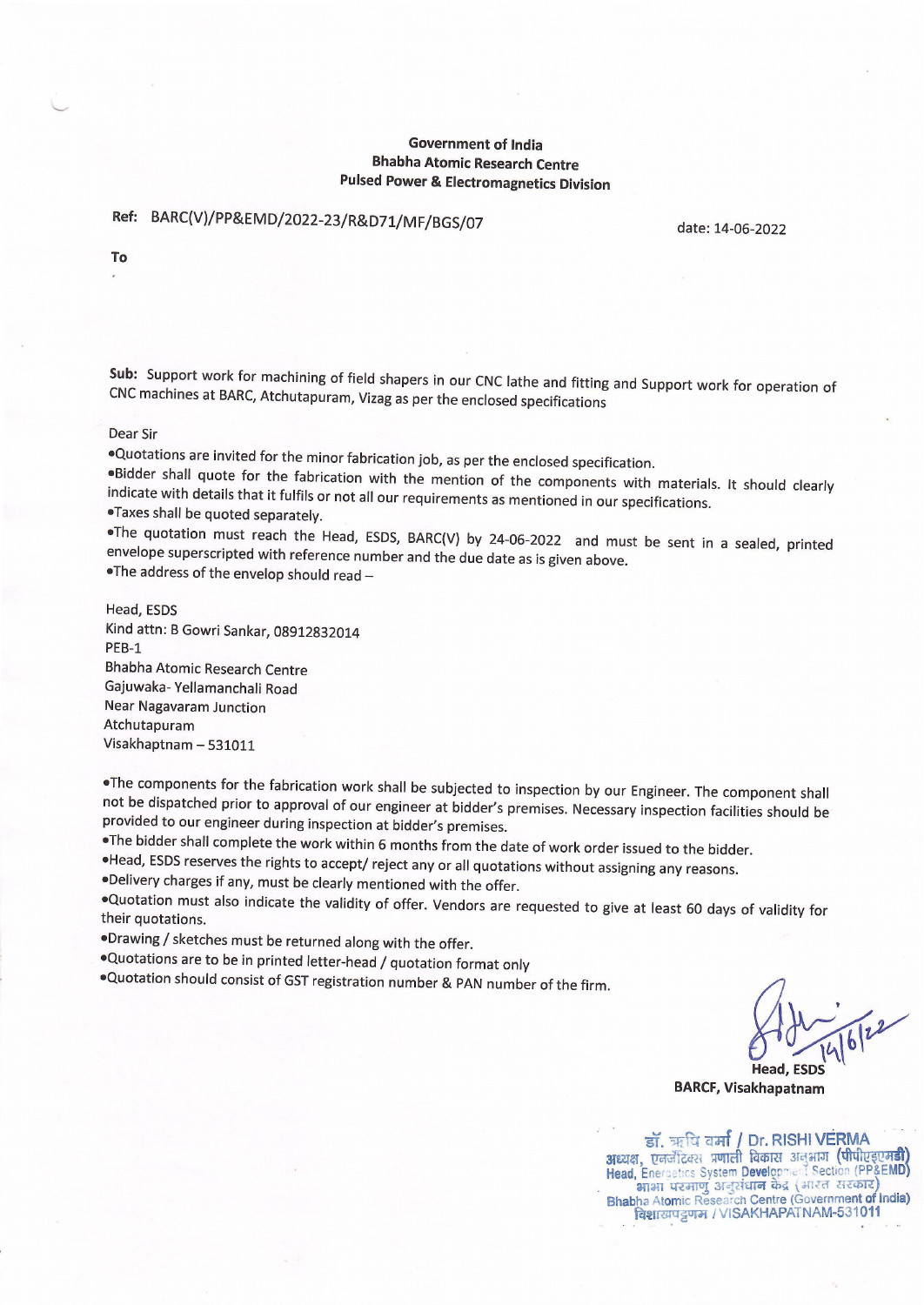# **Detailed specification for support work for machining of field shapers on our CNC lathe, fitting and support work for operation of CNC machines**

Description of CNC machines: There are two CNC machines one is Ezeewin model EW-800 CNC EDM wire cut machine and another is Spinner 15J CNC Turning. During the regular working of the machine, the following works are part of support work for operation of CNC lathe and CNC EDM wire cut machine. These works have to be done under our supervision

- 1. Support work for machining of field shapers on our CNC lathe is as per the following: Support work for machining of field shapers may be read as support work for operation of CNC lathe for 20 man days. Field shaper is having 60mm outside diameter and 60mm length. Internal details include 8.8mm drill and a counter bore etc. The raw material (copper) of suitable size will be provided. The work may include support work for machining of other jobs, but the man days for CNC lathe will be for 20days only Programming on CNC lathe: The following points have to be noted for CNC turning:
	- a) The machine controller is Siemens Sinumerik 828D basic. The programmer should have hands on experience on the same or similar type of controller
	- b) For the programming purpose the person should have experience of CNC lathe programming for different jobs.
	- c) The quantity of field shapers is 20 numbers. However the programming and machining work for the CNC lathe will be for 20 days (on an average of 3-4 days/month). If the field shapers work is completed the man days will be utilised for general CNC turning jobs.
	- d) The design/detail drawings or sketches will be provided with each job.
	- e) Each job may be different as per the design.
	- f) Programming will include one or few of the following works such as facing, turning, step turning, central hole, thread cutting, contour turning, combination of different contours etc
	- g) The programming will include set up of job, taking offsets etc. Offset of the job has to be taken every time when job is held in chuck. The programming will also include execution of the job. Before executing the program, each program has to be explained to our supervisors
- 2. Support works for CNC EDM wire cut and CNC lathe: For both CNC EDM wire cut and CNC lathe the following works are involved.
	- a) These works have to be carried out under our supervision.
	- b) For these following works, a skilled labour/fitter is required. The requirement of these skilled labour works is for 80 days (average of 21-22 days/month).
	- c) Job fixing: Fixing of various jobs in the EDM wire cut machine. Holding of the jobs with proper fixtures provided with the machine.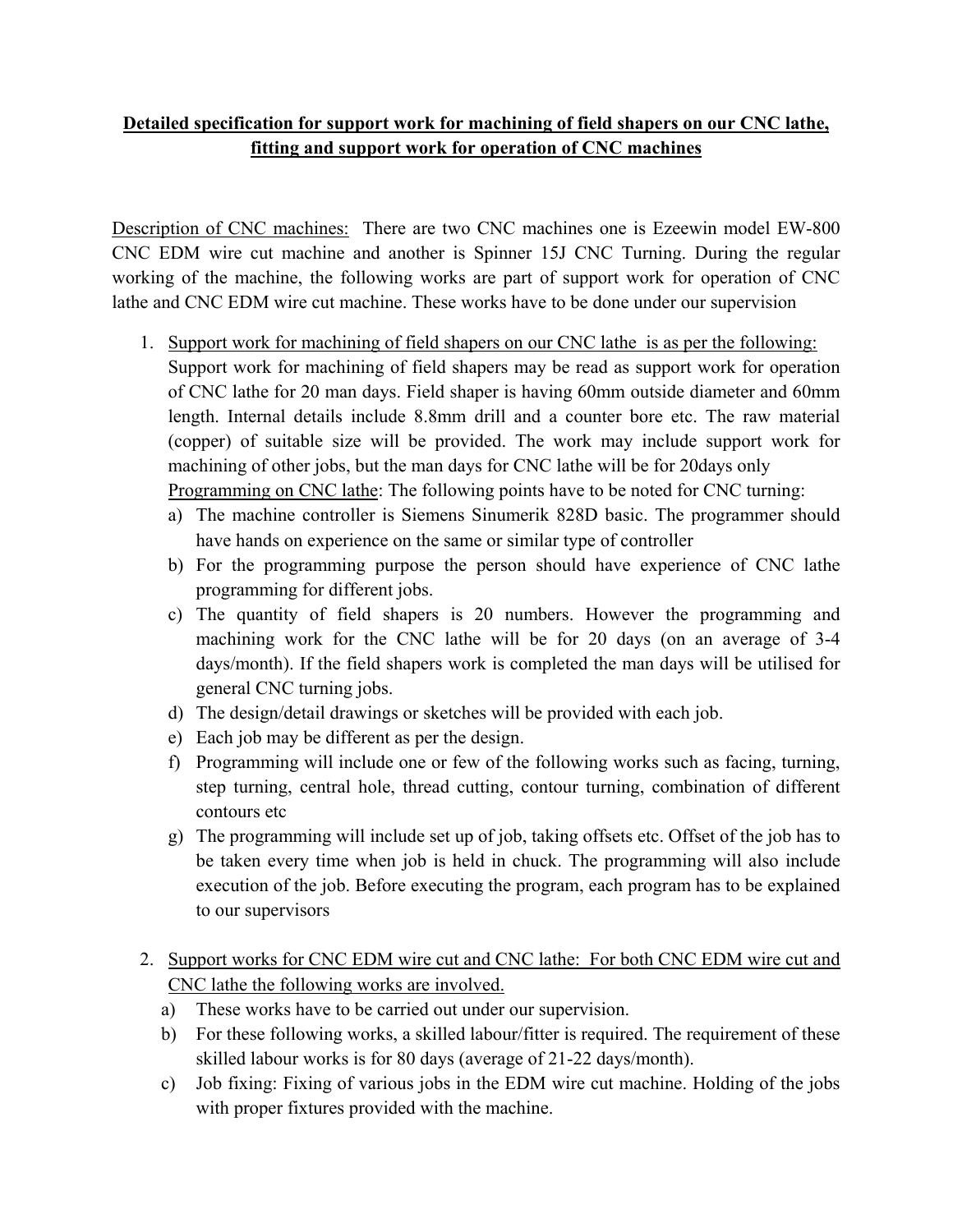- d) Making some of the fixtures necessary for holding the jobs using the material provided. Existing facilities and material will be used for making such fixtures
- e) Alignment: Alignment of the jobs with respect to the table of the machine. Making fixtures for proper alignment of the job using the material provided. Existing facilities and material will be used for making such fixtures
- f) Measuring: Measuring of the job dimensions before fixing the jobs. Cutting the raw material to proper size if required. Existing facilities will be used for cutting of raw material
- g) Inspection of jobs: Inspection of jobs after cutting.
- h) Cleaning of the machine: Cleaning of table, bed and other parts of the machine
- i) Lubrication: Lubricating the machine parts and applying the grease to various parts
- j) Adjustment of jaws of chuck: Adjustment of jaws of the chuck as per the job
- k) Changing the jaws of the chuck: Change of the jaws of chuck to suit the job
- l) General Fitting and assembly: The operator has to work for general fitting and assembly work of the division